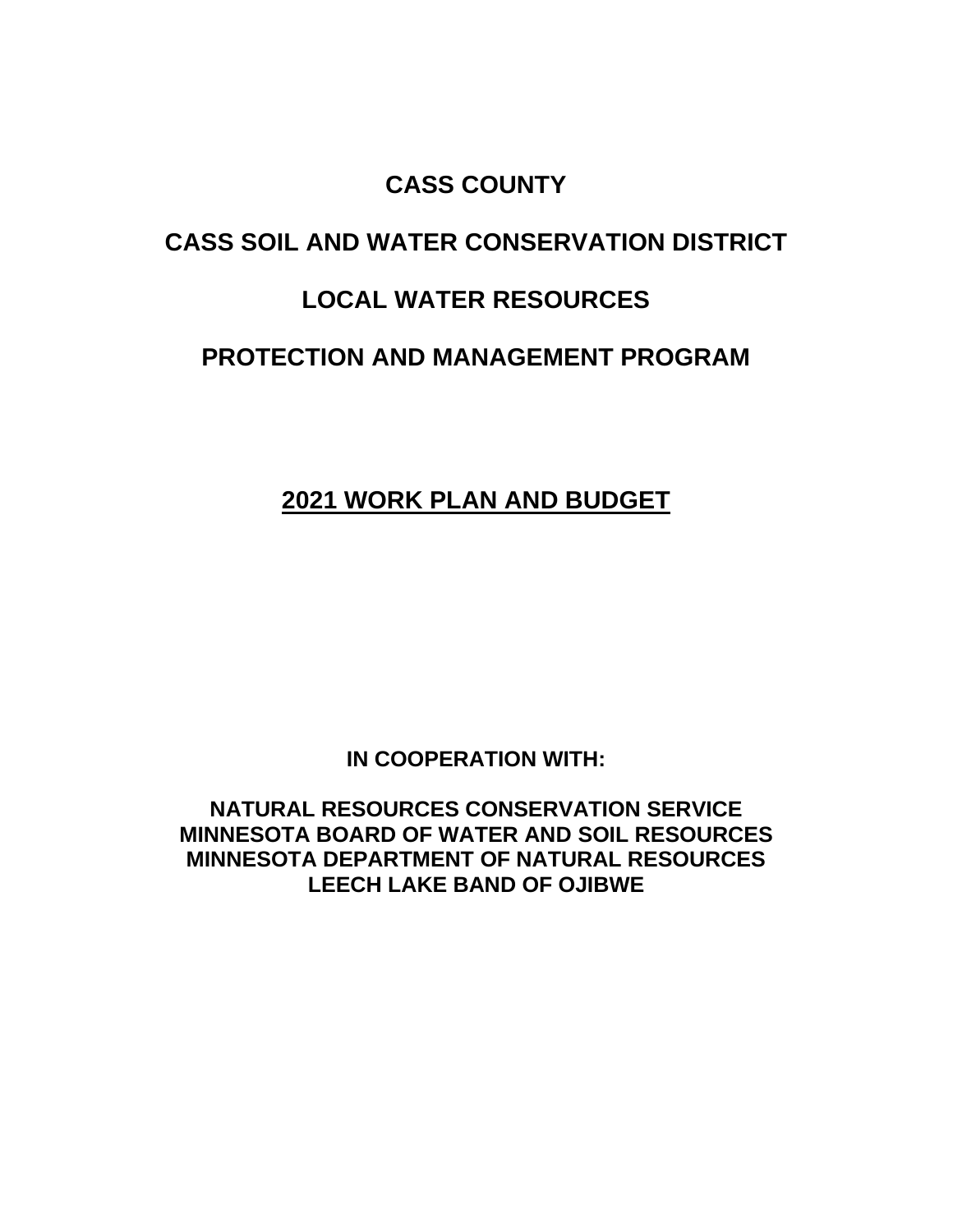### **CASS SWCD MISSION STATEMENT**

**It is the mission** of the Cass Soil and Water Conservation District to provide leadership and technical assistance to landowners and cooperating agencies in the wise use, conservation, and management of Cass County's natural resources.

### **DISTRICT SUPERVISORS AND STAFF**

District Board:

Dave Peterson, Chairperson Ken LaPorte, Secretary Jim Ballenthin, Vice Chairperson Will Pehling, Member Tom Kuschel, Treasurer

District Staff:

John Ringle, District Manager Brenda Davis, District Clerk Kelly Condiff, Natural Resource Professional and Shoreline Specialist TBD, AIS Program Manger

\*--Cass SWCD has a Shared Service Agreement with the Cass County Environmental Services Department for employee services, and administrative and logistical support.

### **SUMMARY**

Cass County's Comprehensive Plans and Comprehensive Watershed Management and protecting plans serve as the workplans for the Cass SWCD. These plans list education & information, monitoring & data collection, inventory & mapping, land & water treatment, and regulation & ordinance activities to be undertaken in 2020 and/or carried over from 2019. A copy of the Cass County Comprehensive Local Water Plan, Leech Lake River Comprehensive Watershed Management Plan, and the Pine River Comprehensive Watershed Management Plan are available on our website at: <http://www.co.cass.mn.us/index.php>

## **COST-SHARE FUNDS ALLOCATED**

#### **HIGH PRIORITY EROSION AND STORMWATER PROBLEMS**

| <b>Shoreline Erosion</b>                          | \$33,347 |
|---------------------------------------------------|----------|
| <b>Residential Development Stormwater Control</b> | \$15,000 |

**Private Forest Management Plans 1998 520,000** 

TOTAL \$68.347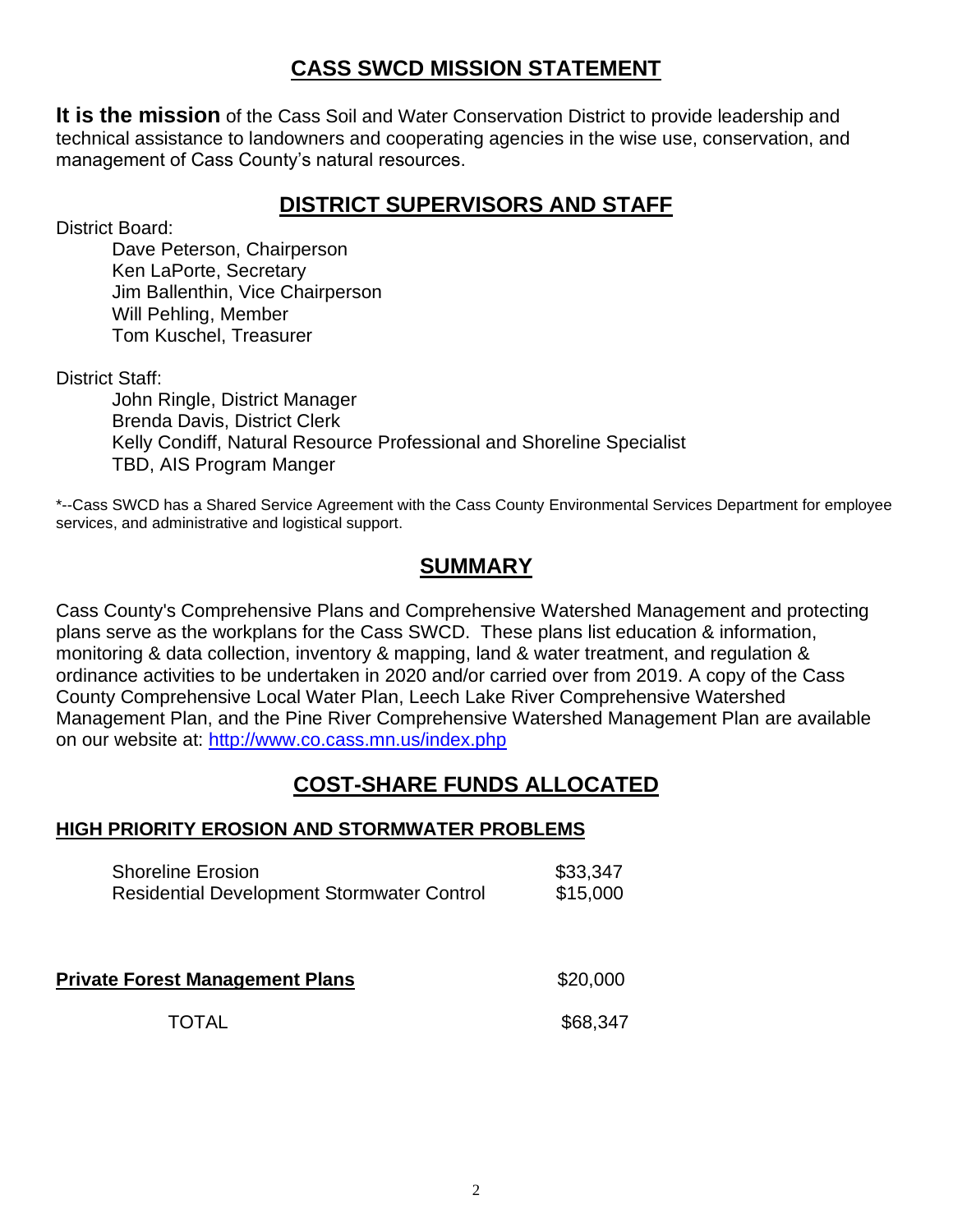### **HIGH PRIORITY AREA DESIGNATIONS**

### **Culvert Inventory**

Cass SWCD is working closely with townships and other LGU's to locate and inventory existing culverts. The purpose of this to re-establish connectivity, reduce erosion and improve channel stabilization. This priority was identified the Leech Lake Comprehensive Water Management Plan (LLCWMP), Pine River Comprehensive Management Plan (PRCWMP)and the Mississippi Headwaters Comprehensive Management Plan. To date, 20 plus townships have sent in culvert location maps. It is the goal of the program to create and complete a county-wide database showing all culvert locations and identify all issues associated with them. Currently, the SWCD is inventorying culverts in the Leech Lake River Priority watersheds. The SWCD has cost sharing available for engineering and replacement.

### **HIGH PRIORITY SEDIMENTATION and STORMWATER MANAGEMENT**

Areas as identified in the Cass County Local Water Plan, Leech Lake River Comprehensive Watershed Management Plan, Pine River Comprehensive Management Watershed Plan, Mississippi - Grand Rapids WRAPS plan, and Mississippi Headwaters Comprehensive Watershed Management Plan where the district can show that sediment delivery occurs from the watershed, or direct conveyance such as a storm sewer or impervious surface discharging to county waters. Highest priority will be given to lakes, wetlands, or water courses as identified in the plans identified above. Stormwater Management, including buffers, impervious surface reduction and rerouting of overland flows, is an area of specific concern.

#### **Leech Lake River Comprehensive Watershed Management Plan**

The LLRCWMP has entered the implementation phase for all priority watersheds. Culvert Inventory, Municipal Stormwater Assessments, Private Forest Management and Easement Acquisition will be the focus in 2021. Many projects will be an extension of current Cass SWCD cost share programs.

#### **Pine River Comprehensive Watershed Management Plan**

The PRCWMP has entered the implementation phase for all priority watersheds. Culvert Inventory Agricultural BMP's, Private Forest Management plans and easement acquisition will be the focus in 2021. Many projects will be an extension of current Cass SWCD cost share programs.

#### **Mississippi Headwaters Comprehensive Watershed Management Plan**

The MHCWMP is in its final planning stage and will be completed in 2021, this plan brings together Clearwater, Beltrami, Cass, Hubbard and Itasca counties. This will bring additional cost share funding opportunities for property owners in the northern Cass County.

#### **Private Forest Management Assistance**

Cost-share funding is available to assist forest owners of non-industrial private forests to develop a Forest Management Plan to increase habitat value for wildlife and water quality protection. We anticipate continued funding for Forest Management Plans for property owners throughout Cass County with the highest priority going to targeted watersheds identified in the Local Water Plan and Comprehensive Watershed Management Plans. Upon completion of a Forest Management Plan, the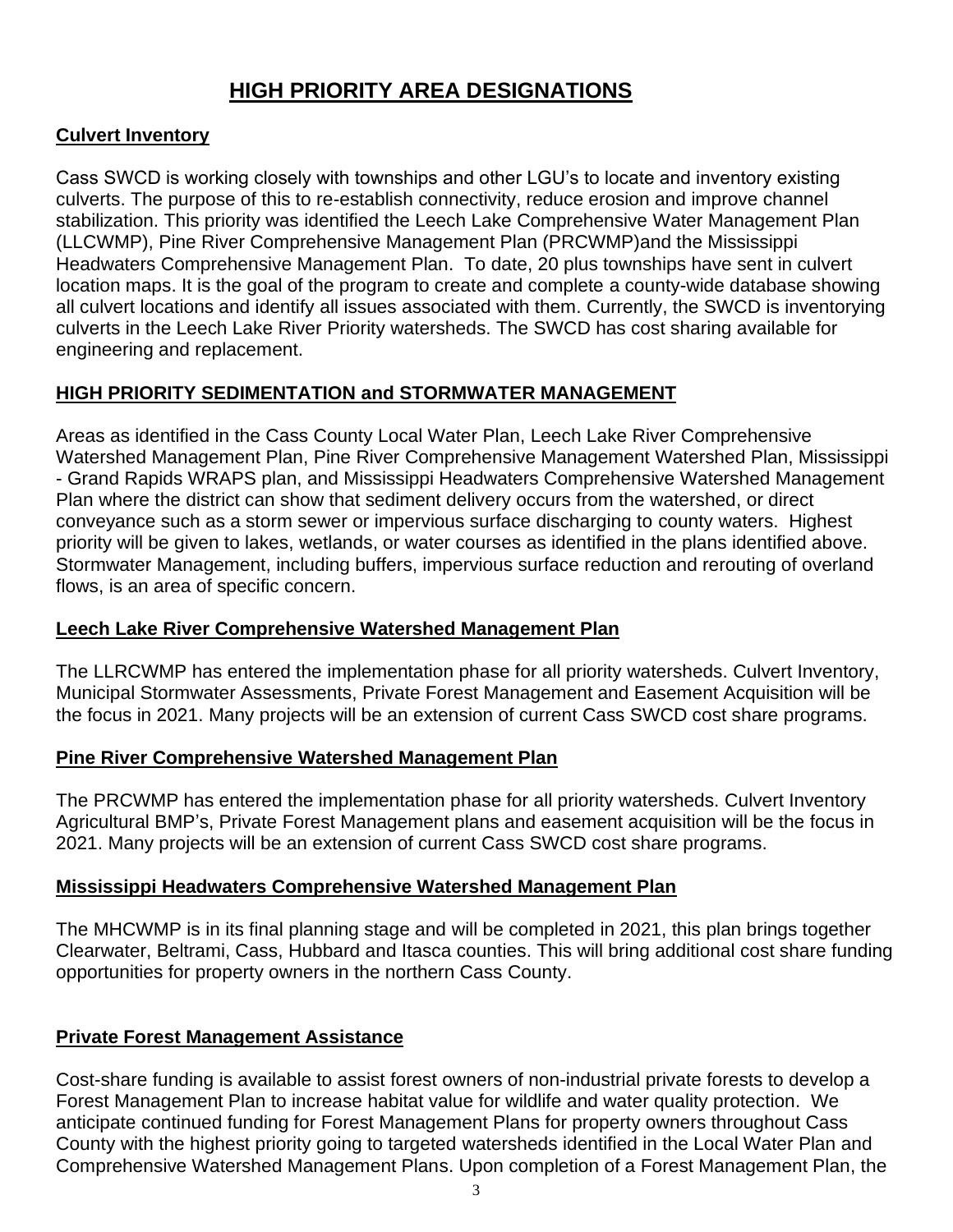Cass SWCD has additional cost-share funding available to implement small woodlot timber stand improvement practices such as selective harvest, thinning, brush shearing, management of terrestrially invasive plant species, and selective planting to benefit wildlife and reduce erosion and sedimentation. Forest plans will also be reviewed to suggest further implementation opportunities to benefit wildlife and water quality.

Current policy on Private Forest Management (PFM) Plans cost-shared by the Cass SWCD is: 1) SWCD will pay the certified plan writer \$8.00 per acre for acreage eligible to be enrolled under 2c or SFIA, not to exceed \$1000 or 120 acres, and 2) Cass SWCD retains the right to increase payment and acreage amounts if parcels exceed 120 acres and are located in priority watersheds shown in the Local Water Plan, Leech Lake Comprehensive Water Management Plan or the Pine River Comprehensive Management Plan.

#### **AIS Program Delivery**

Cass SWCD was designated by the Cass County Board of Commissioners to administer the State funded AIS prevention program dollars that are annually allocated to individual counties. The focus of the Cass SWCD AIS Program is to prevent the spread of AIS and educate the public about its spread. The District annually sets a budget for this program.

| <b>Revenues</b>                               | FY 2020      | 2020 Actual  | FY2021       |
|-----------------------------------------------|--------------|--------------|--------------|
| Intergovernmental                             |              |              |              |
| <b>County Contribution</b>                    | \$14,400.00  | \$7,250.00   | \$7,250.00   |
| <b>BWSR Cost Share 2020</b>                   | \$8,347.00   | \$8,347.00   |              |
| <b>BWSR Cost Share 2021</b>                   |              |              | \$8,347.00   |
| <b>BWSR General Services</b>                  | \$18,275.00  | \$18,275.00  | \$18,275.00  |
| Buffer Law 2019                               | \$10,000     | \$10,000     | \$10,000     |
| Buffer Law 2020                               | \$10,000     | \$10,000     | \$10,000     |
| Buffer Law 2021                               |              |              | \$8,600      |
| Local Capacity 2021                           |              |              | \$132,586.00 |
| Local Capacity 2020                           | \$132,586.00 | \$132,586.00 | \$72,586.00  |
| Local Capacity 2019                           | \$64,400.00  | \$64,400.00  | \$18,531.00  |
| Local Capacity 2018                           | \$74,026.64  | \$74,026.64  | \$27,881.00  |
| Total Intergovernmental                       | \$332,034.64 | \$324,884.64 | \$314,056.00 |
| <b>Well Monitoring</b>                        | \$720.00     | \$720.00     | \$720.00     |
| Interest                                      | \$582.00     | \$740.00     | \$600.00     |
| Miscellaneous Reimb                           | \$10,000.00  | \$4,523.89   | \$10,000     |
| AIS Program Admin                             | \$6,000.00   | \$6,000.00   | \$6,000.00   |
| <b>Total Miscellaneous</b>                    | \$17,302.00  | \$11,983.89  | \$17,320.00  |
| <b>TOTAL REVENUES</b>                         | \$349.066.64 | \$336,868.53 | \$331,376.00 |
|                                               |              |              |              |
| <b>Expenditures</b>                           | FY 2020      | 2020 Actual  | FY 2021      |
| <b>District Operations/BWSR Service Grant</b> |              |              |              |
| <b>Supervisor's Services</b>                  | \$17,000.00  | \$13,000.00  | \$17,000.00  |
| <b>Professional Services</b>                  | \$2,500.00   | \$2,500.00   | \$2,500.00   |
| <b>Supervisor Expenses</b>                    | \$2,200.00   | \$2,200.00   | \$2,200.00   |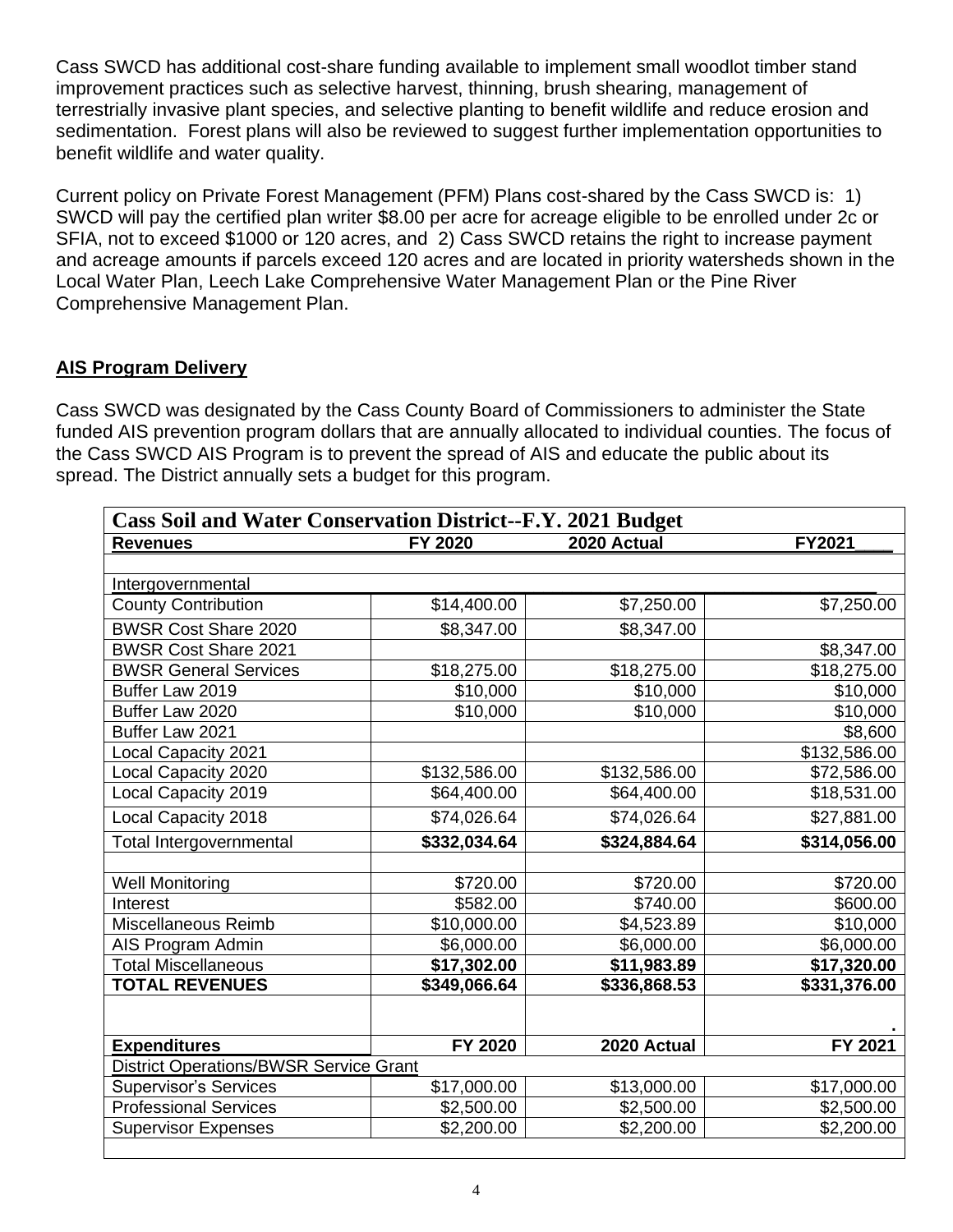| Education                         | \$2,200.00                | \$2,000.00   | \$2,200.00   |
|-----------------------------------|---------------------------|--------------|--------------|
| <b>Employee Expenses</b>          | \$1,000.00                | \$510.59     | \$1000.00    |
| Fees, Dues, Subscriptions         | \$6,600.00                | \$5,000.00   | \$6,600.00   |
| Insurance                         | \$2,400.00                | \$2,300.00   | \$2,400.00   |
| <b>Office Expenses</b>            | \$2,100.00                | \$1500.00    | \$2,100.00   |
| Other                             | \$0.00                    | \$0.00       | \$0.00       |
| <b>Total Dist. Operations</b>     | \$36,000.00               | \$29,010.59  | \$36,000.00  |
|                                   |                           |              |              |
| <b>Project Expenditures</b>       |                           |              |              |
| <b>BWSR Cost Share 2018</b>       | \$4,750.05                | \$4,750.05   | \$0.00       |
| <b>BWSR Cost Share 2019</b>       | \$8,347.00                | \$8,347.00   | \$0.00       |
| <b>BWSR Cost Share 2020</b>       | \$8,347.00                | \$8,347.00   | \$0.00       |
| <b>BWSR Cost Share 2021</b>       |                           |              | \$8,347.00   |
| Buffer Law 2018                   | \$6,337.55                | \$6,337.55   | \$0.00       |
| Buffer Law 2019                   | \$10,000.00               | \$10,000.00  | \$10,000.00  |
| Buffer Law 2020                   | \$10,000.00               | \$10,000.00  | \$10,000.00  |
| Buffer Law 2021                   | \$0.00                    | \$0.00       | \$8,347.00   |
| Local Capacity 2018               | \$74,026.64               | \$46145.64   | \$27,881.00  |
| Local Capacity 2019               | \$64,400.00               | \$45,869.63  | \$18,530.37  |
| Local Capacity 2020               | \$132,586.00              | \$60,000.00  | \$72,586.00  |
| <b>Total Project Expenditures</b> | \$318,794.24              | \$199,796.87 | \$155,691.37 |
|                                   |                           |              |              |
| <b>TOTAL EXPENDITURES</b>         |                           |              |              |
| <b>Excess of Revenues</b>         | \$341,730.98              | \$127,143.66 | \$156,605.76 |
|                                   | Over (under) Expenditures |              |              |
|                                   | \$341,730.98              | \$127,143.66 | \$156,605.76 |
|                                   | $$-2,322.54$              |              |              |
|                                   | \$                        |              |              |

#### 2019 Budget Breakdown: **Budget Item**

|                                                | 2019 Allocated | 2019 Spent   | 2020 Allocated |
|------------------------------------------------|----------------|--------------|----------------|
| <b>Inspections and Decontaminations</b>        | \$343,000.00   | \$338,698.10 | \$365,000.00   |
| <b>Information and Education</b>               | \$24,000.00    | \$21,419.67  | \$20,000.00    |
| <b>Lake Association Partnerships</b>           | \$35,000.00    | \$23,135.42  | \$32,000.00    |
| <b>Resort Ambassador Project</b>               | \$19,000.00    | \$1,533.00   | \$6,000.00     |
| <b>Cass County Sheriff's Dept. (Dive Team)</b> | \$10,000.00    | \$10,000.00  | \$10,000.00    |
| <b>Law Enforcement Inspections</b>             | \$5,000.00     | \$11,360.00  | \$8,000.00     |
| <b>Inspector Support</b>                       | \$8,000.00     | \$9,074.42   | \$8,000.00     |